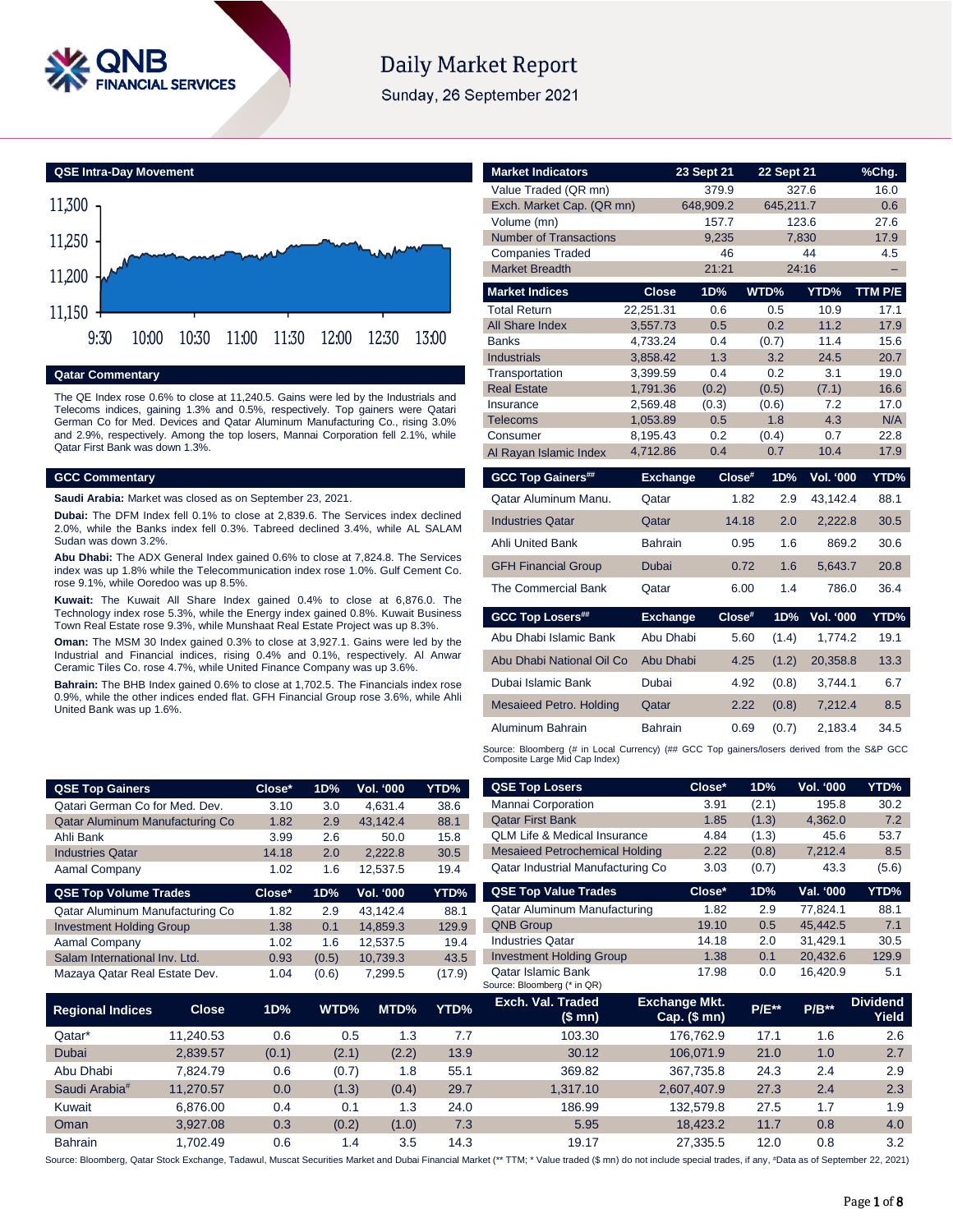### **Qatar Market Commentary**

- The QE Index rose 0.6% to close at 11,240.5. The Industrials and Telecoms indices led the gains. The index rose on the back of buying support from GCC and foreign shareholders despite selling pressure from Qatari and Arab shareholders.
- Qatari German Co for Med. Devices and Qatar Aluminum Manufacturing Co. were the top gainers, rising 3.0% and 2.9%, respectively. Among the top losers, Mannai Corporation fell 2.1%, while Qatar First Bank was down 1.3%.
- Volume of shares traded on Thursday rose by 27.6% to 157.7mn from 123.6mn on Wednesday. However, as compared to the 30-day moving average of 165.8mn, volume for the day was 4.9% lower. Qatar Aluminum Manufacturing Co. and Investment Holding Group were the most active stocks, contributing 27.4% and 9.4% to the total volume, respectively.

| <b>Overall Activity</b>        | Buy %*   | Sell %*  | Net (QR)         |
|--------------------------------|----------|----------|------------------|
| Qatari Individuals             | 48.41%   | 45.97%   | 9,241,486.9      |
| <b>Qatari Institutions</b>     | 17.30%   | 24.22%   | (26, 290, 870.7) |
| Qatari                         | 65.71%   | 70.20%   | (17,049,383.8)   |
| <b>GCC Individuals</b>         | 0.74%    | 0.73%    | 43,976.8         |
| <b>GCC</b> Institutions        | 2.77%    | 0.65%    | 8,026,958.3      |
| <b>GCC</b>                     | 3.50%    | 1.38%    | 8,070,935.1      |
| Arab Individuals               | 10.91%   | 13.46%   | (9,708,319.0)    |
| <b>Arab Institutions</b>       | $0.00\%$ | $0.00\%$ |                  |
| Arab                           | 10.91%   | 13.46%   | (9,708,319.0)    |
| <b>Foreigners Individuals</b>  | 2.61%    | 2.83%    | (812, 733.8)     |
| <b>Foreigners Institutions</b> | 17.27%   | 12.14%   | 19,499,501.5     |
| <b>Foreigners</b>              | 19.88%   | 14.96%   | 18,686,767.7     |

Source: Qatar Stock Exchange (\*as a % of traded value)

# **Global Economic Data**

#### **Global Economic Data**

| <b>Date</b> | <b>Market</b> | <b>Source</b>                                 | <b>Indicator</b>                         | <b>Period</b> | <b>Actual</b> | <b>Consensus</b> | <b>Previous</b> |
|-------------|---------------|-----------------------------------------------|------------------------------------------|---------------|---------------|------------------|-----------------|
| 09-23       | US            | Department of Labor                           | <b>Initial Jobless Claims</b>            | 18-Sep        | 351k          | 320k             | 335k            |
| 09-23       | <b>US</b>     | Department of Labor                           | <b>Continuing Claims</b>                 | 11-Sep        | 2845k         | 2600k            | 2714k           |
| 09-23       | US            | <b>Markit</b>                                 | Markit US Manufacturing PMI              | Sep           | 60.5          | 61               | 61.1            |
| 09-23       | <b>US</b>     | <b>Markit</b>                                 | <b>Markit US Services PMI</b>            | <b>Sep</b>    | 54.4          | 54.9             | 55.1            |
| 09-23       | US            | <b>Markit</b>                                 | Markit US Composite PMI                  | Sep           | 54.5          |                  | 55.4            |
| 09-23       | <b>UK</b>     | <b>Markit</b>                                 | Markit UK PMI Manufacturing SA           | <b>Sep</b>    | 56.3          | 59               | 60.3            |
| 09-23       | UK            | <b>Markit</b>                                 | Markit/CIPS UK Services PMI              | Sep           | 54.6          | 55               | 55              |
| 09-23       | <b>UK</b>     | <b>Markit</b>                                 | Markit/CIPS UK Composite PMI             | <b>Sep</b>    | 54.1          | 54.6             | 54.8            |
| 09-24       | <b>UK</b>     | GfK NOP (UK)                                  | <b>GfK Consumer Confidence</b>           | Sep           | $-13$         | $-7$             | -8              |
| 09-23       | EU            | <b>Markit</b>                                 | <b>Markit Eurozone Manufacturing PMI</b> | <b>Sep</b>    | 58.7          | 60.3             | 61.4            |
| 09-23       | EU            | <b>Markit</b>                                 | Markit Eurozone Services PMI             | Sep           | 56.3          | 58.5             | 59              |
| 09-23       | EU            | <b>Markit</b>                                 | Markit Eurozone Composite PMI            | <b>Sep</b>    | 56.1          | 58.5             | 59              |
| 09-23       | Germany       | <b>Markit</b>                                 | Markit/BME Germany Manufact. PMI         | Sep           | 58.5          | 61.4             | 62.6            |
| 09-23       | Germany       | <b>Markit</b>                                 | <b>Markit Germany Services PMI</b>       | Sep           | 56            | 60.3             | 60.8            |
| 09-23       | Germany       | Markit                                        | Markit/BME Germany Composite PMI         | Sep           | 55.3          | 59.2             | 60              |
| 09-23       | France        | <b>INSEE National Statistics Office</b>       | <b>Business Confidence</b>               | <b>Sep</b>    | 111           | 110              | 110             |
| 09-23       | France        | <b>INSEE National Statistics Office</b>       | <b>Manufacturing Confidence</b>          | Sep           | 106           | 109              | 110             |
| 09-23       | France        | <b>INSEE National Statistics Office</b>       | <b>Production Outlook Indicator</b>      | <b>Sep</b>    | 23            | 12               | 16              |
| 09-23       | France        | <b>Markit</b>                                 | Markit France Manufacturing PMI          | Sep           | 55.2          | 57               | 57.5            |
| 09-23       | France        | <b>Markit</b>                                 | <b>Markit France Services PMI</b>        | <b>Sep</b>    | 56            | 56.1             | 56.3            |
| 09-23       | France        | <b>Markit</b>                                 | Markit France Composite PMI              | Sep           | 55.1          | 55.7             | 55.9            |
| 09-24       | Japan         | Ministry of Internal Affairs & Communications | Natl CPI YoY                             | Aug           | $-0.40%$      | $-0.30%$         | $-0.30%$        |
| 09-24       | Japan         | <b>Markit</b>                                 | Jibun Bank Japan PMI Mfg                 | Sep           | 51.2          | -                | 52.7            |
| 09-24       | Japan         | <b>Markit</b>                                 | <b>Jibun Bank Japan PMI Services</b>     | <b>Sep</b>    | 47.4          | -                | 42.9            |
| 09-24       | Japan         | <b>Markit</b>                                 | Jibun Bank Japan PMI Composite           | Sep           | 47.7          | -                | 45.5            |

Source: Bloomberg (s.a. = seasonally adjusted; n.s.a. = non-seasonally adjusted; w.d.a. = working day adjusted)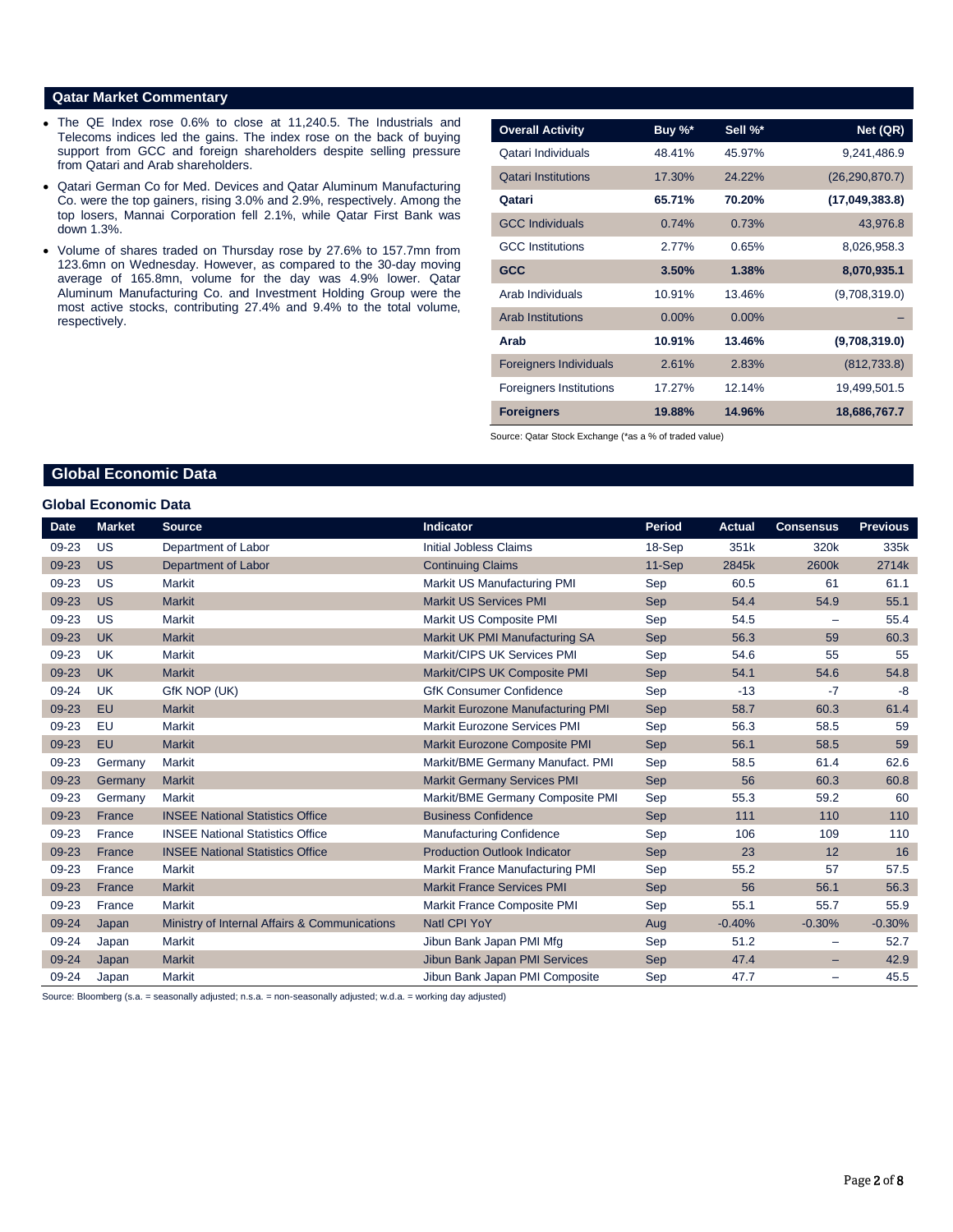### **News**

- **Qatar**
- **QFBQ acquires award-winning, multi-tenant office building Fourteen555 in Texas –** Qatar First Bank (QFBQ) has announced the acquisition of Fourteen555, a class AA office building located in the desirable Lower Tollway Corridor in Dallas, Texas. Fourteen555 is QFBQ's 8th Shariah-compliant real estate acquisition in the US and becomes the first multitenant office addition to QFBQ's eleven-asset strong portfolio. The recipient of the 2020 Southwest Region TOBY (The Outstanding Building of the Year) award, Fourteen555 is a bestin-class luxurious office building with a host of amenities including a courtyard with outdoor seating, green spaces, and an entire three-story separate Hub building featuring a state-ofthe-art conference center, cafe with terrace, fully equipped fitness center, rooftop lounge and event space. This six-story class AA office building is 100% leased by a roster of 8 tenants and exhibits a weighted average lease term of 11 years with no major rollover before 2029. The building serves as headquarters for Occidental Petroleum's chemical division OxyChem, and includes billion-dollar revenue firms such as Moss Adams and Infor as other major tenants. (QSE, Gulf-Times.com)
- **Ooredoo awards contracts to Tunisia's CERT research center –** Ooredoo has signed a three-year contract with CERT (Centre d'Etudes et de Recherches des Telecommunications), a public research and consulting center dedicated to the telecom sector. The two partners will collaborate on work focused on civil engineering and fiber installation. They have also joined forces on a separate project, under which CERT will help Ooredoo respect its obligations linked to radio frequency (RF) exposure limits of mobile towers. (Bloomberg)
- **QNCD : Board of directors to meet on October 10 –** Qatar National Cement Company (QNCD) has announced that its board of directors will be holding a meeting on October10, 2021 to discuss and approve the financial statements for the nine months period ending September 30, 2021. (QSE)
- **Travel insurance sale surges as tourism gains pace –** The sale of travel insurance has surged in Qatar as movement of travelers has increased due to easing of travel related restrictions. It is now compulsory to have travel insurance for visitors coming to Qatar on visit visa. "We have seen a surge in sales of travel insurance in the past couple of months. We are seeing sale of around 50-60 travel insurance products daily which is significantly higher than what we used to sell earlier," Head of Rayan Travel & Tours, Zaheer Yousuf told The Peninsula. "The main reason behind this sharp rise is that it has now become mandatory for travelers coming to Qatar on visit visa to have travel insurance. Another supporting factor is the increase in travel related activities due to easing of travel restrictions," added Yousuf. Getting travel insurance has also become easier for travelers. Most of the tours and travel agents have a tie-up with insurance companies. When a traveler goes to travel agents for flight tickets, he can also get travel insurance from there. Travel insurance for a month costs varies from company-to-company but it is available in the range of QR150- QR250 while travel insurance for three months costs around QR200-QR300. (Peninsula Qatar)
- **Qatar offers huge business opportunities for investors –** Companies can benefit from Qatar's business-friendly investment ecosystem to set up their operations and to grow their business. There are significant growth opportunities in all sectors of the Qatari economy such as infrastructure and logistics, financial services, entertainment, technology, advanced manufacturing, tourism, professional services, and agriculture said panelists during a webinar, held recently. In a

webinar organized by the Investment Promotion Agency Qatar's (IPA Qatar) in partnership with PwC, panelists highlighted Qatar's thriving business environment and provided a comprehensive overview of the country's legal and regulatory framework. (Peninsula Qatar)

- **QCB finds significant growth in value of traded notes in 2020 –** The new currency regime, fifth in series, triggered a "significant" double-digit growth in value of traded notes in 2020, according to the Qatar Central Bank (QCB). In its 2020 annual report, the QCB said during the year, the value of traded paper and coins in circulation has grown "significantly". At the end of December 2020, the value of paper currency in circulation reached QR26.22bn, showing an annual growth of 60.34% compared to a slight increase of 1.16% at the end of 2019, said the report, which was released last week. "This significant growth in the value of traded notes mainly reflects the new issuance of the Qatari riyal currency in December 2020," it said. The volume of banknotes expanded by 18.84% in 2020 against 8.43% in 2019, it said, adding the year witnessed the issuance of the QR200 denomination for the first time in the history of Qatari currencies. In terms of value, the QR500 denomination accounted for 77.04% of the total value of the traded notes, while the QR1 denomination constituted 44.72% of the total circulated banknotes by volume. Among the currencies, in terms of value, QR50 denomination witnessed the fastest growth and QR1 the least expansion in 2020. (Gulf-Times.com)
- **Official: QDB plans more value-added services for SMEs –** As many SMEs move towards digital transformations, Qatar Development Bank (QDB) plans to launch more value-added services for Small and Medium Enterprises (SMEs), said a senior QDB official during a webinar held last week. The Ministry of Transport and Communications (MoTC) in collaboration with QDB organized the sixth digital forum 'The Importance Role of Digitization - Shifting Business Models' which highlighted the importance of digitization in Qatar and globally. The Digital Transformation of Small and Medium Enterprises (DTSME) initiative under MoTC started in 2017 and until today has worked with more than 3,000 SMEs and supported more than 1,000 to start their journey in digital transformation through more than 300 workshops supported by MoTC. (Peninsula Qatar)
- **Ashghal to build Middle East's first factory for EV chargers –** The Public Works Authority (Ashghal) has signed a memorandum of understanding (MoU) with ABB for the establishment of a factory to produce chargers for electric vehicles. This would be the first factory for ABB E-mobility in the Middle East region, QNA reported yesterday. The agreement has been designed in co-ordination with Qatar Free Zones Authority, which plays a vital part in outreach efforts with stakeholders to ensure promising growth opportunities to investors, especially as it owns the land where the new charging device plant is expected to be built, Ashghal said in a press statement. The signing of the MoU accompanies an electric charging device supplying contract for electric buses, as part of the Ministry of Transport and Communications' (MoTC) strategy to switch to electric vehicles. (Gulf-Times.com)
- **KPMG: Qatar retail segment sees new operational models such as 'revenue share' deals –** Qatar's retail segment is experiencing the advent of new operational models such as 'revenue share' deals, which according to KPMG, "offer a combination of base rent and turnover percentage to ease the rental burden on retailers." "This is also beneficial in attracting new tenants, as we foresee more retailers opting for this route over the short to mid-term," KPMG said in the 'Qatar Real Estate Rental Index 1Q2016 – 2Q2021' report. The organized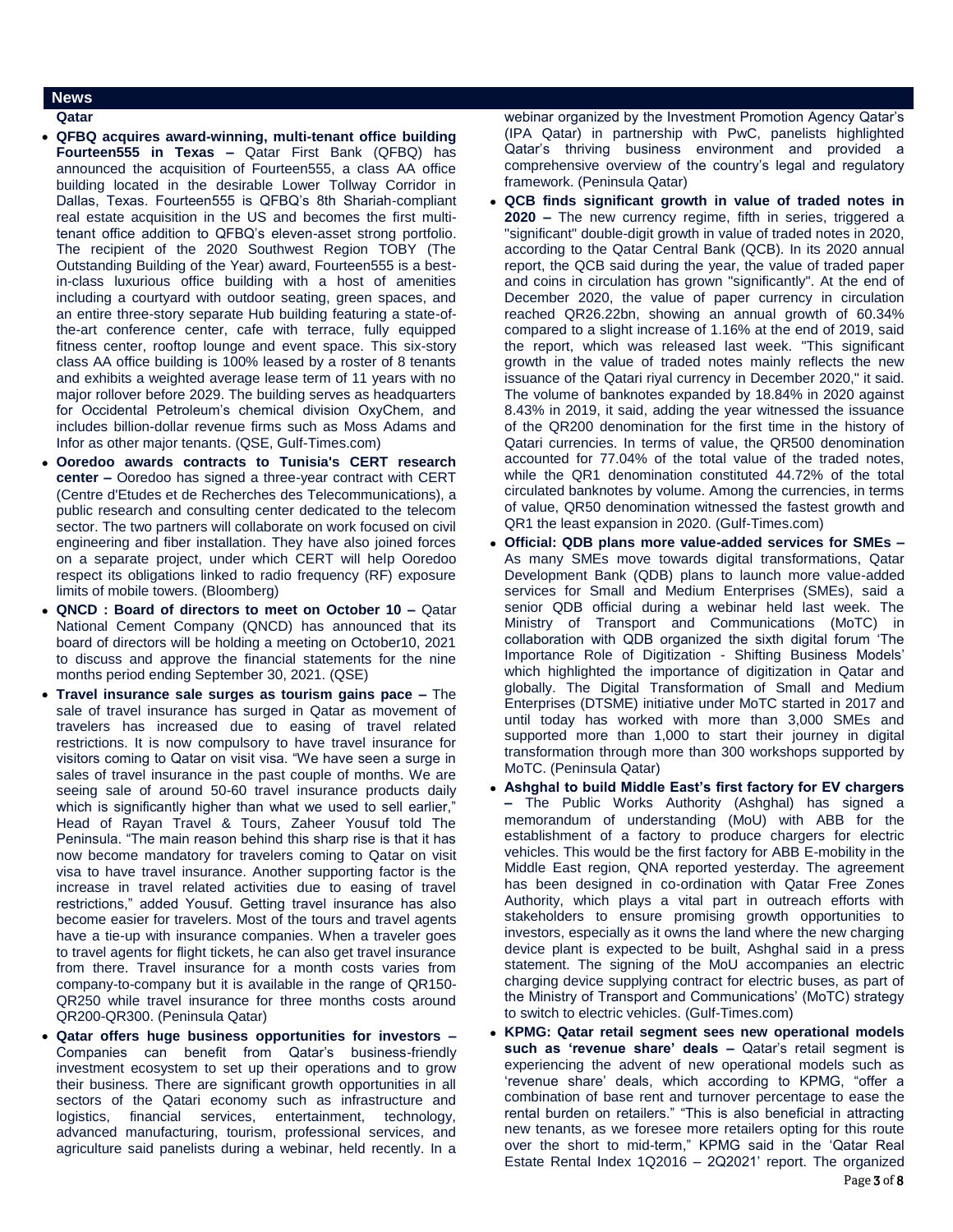retail mall segment registered a relatively softer decline on the rental index by 2.9% compared to the material drop of 9.6% experienced primarily due to the onset of the pandemic during 3Q and 4Q2020. The same period (1Q and 2Q) during 2020 had recorded a drop of 2.5%. The malls in Qatar with stable occupancy levels experienced a drop of approximately 1.8% in the asking rentals over 1Q and 2Q2021. The malls having occupancy of less than 80% (including the upcoming malls) experienced a slightly higher decline in asking rentals i.e., 3.4% on the rental index. Changing the momentum experienced over the last year, 1Q and 2Q2021 registered improved leasing activity with several new and existing brands occupying organized retail spaces in the leading malls across Qatar. The declining rentals remain in favor of the retailers, as major developers/mall operators continue to offer incentives to attract and retain tenants such as rent-free periods, freezing rent periods, and extended fit-out periods, KPMG said. (Gulf-Times.com)

- **Austria to sign air transport agreement with Qatar –** The Austrian Federal Chancellery September 22 approved Bill No. 71/7, authorizing the signature of the air transport agreement between EU members and Qatar. (Bloomberg)
- **MoTC unveils Sila to bring Qatar's transport modes together into one network –** The Ministry of Transport and Communications (MoTC) has unveiled Sila, the brand that brings together Qatar's transport modes into one network. Currently, it includes the Metro, bus, taxi and tram, the ministry said in a statement. Sila – which means 'connection' in Arabic – will be launched in phases, in collaboration with Qatar Railways Company, Mowasalat (Karwa), Qatar Foundation and Msheireb Properties. (Gulf-Times.com)
- **Minister: Food security is a national issue for Qatar –** HE the Minister of Municipality and Environment and Acting Minister of Cabinet Affairs Abdullah bin Abdulaziz bin Turki Al-Subaei said that Qatar National Vision 2030 includes building a strong food system that supports a diversified, competitive economy that strikes a balance between economic development and social and environmental ones to achieve prosperity for its people and the world. In a speech at the UN Food Systems Summit that was held in New York via video conference, he said that food security in Qatar has become a national security issue. He said that Qatar's food system has become a model for resiliency. (Gulf-Times.com)
- **Qatar Airways to launch scheduled passenger services to Kazakhstan's Almaty from November 19 –** Qatar Airways will launch scheduled passenger services to Almaty, Kazakhstan starting from November 19. The new service will be operated by an Airbus A320 aircraft, featuring 12 seats in business class and 132 seats in economy. This service will enable passengers flying to and from Almaty to enjoy seamless connectivity to over 140 destinations, via the World's Best Airport, Hamad International Airport in Doha. (Gulf-Times.com)
- **FM, Saudi counterpart discuss bilateral ties –** Deputy Prime Minister and Minister of Foreign Affairs, HE Sheikh Mohammed bin Abdulrahman Al Thani, met yesterday with the Minister of Foreign Affairs of the Kingdom of Saudi Arabia, HH Price Faisal bin Farhan bin Abdullah Al Saud, on the sidelines of the 76th Session of the UN General Assembly in New York. The meeting dealt with reviewing bilateral cooperation, regional and international issues, in addition to a number of issues of joint interest. (Peninsula Qatar)

### **International**

 **US weekly jobless claims unexpectedly rise; labor market recovery on track –** The number of Americans filing new claims for unemployment benefits unexpectedly rose last week,

boosted by surges in California and Virginia, but the underlying trend remained consistent with a steadily recovering labor market. The second straight weekly increase in jobless claims reported by the Labor Department on Thursday puzzled economists. Some pointed a finger at the wildfires in California, while others blamed Hurricane Ida, which devastated US offshore energy production in late August. There was little conviction that ongoing COVID-19 infections, driven by the highly contagious Delta variant of the coronavirus, were a factor. "Some, but not all, of this recent pickup looks related to Hurricane Ida, as filings in Louisiana have been above their prestorm trend in recent weeks," said Daniel Silver, an economist at JPMorgan in New York. The four-week moving average of claims, considered a better measure of labor market trends as it irons out week-to-week volatility, fell 750 to 335,750 last week. That was the lowest level since mid-March 2020 when mandatory closures of nonessential businesses were enforced when the nation was slammed by the first wave of coronavirus cases. Claims have dropped from a record 6.149 million in early April 2020, but still remain above the 200,000-250,000 range that is viewed as consistent with healthy labor market conditions. The Federal Reserve on Wednesday struck an upbeat note on the economy, paving the way to reduce its monthly bond purchases "soon" and signaling interest rate increases may follow more quickly than expected. (Reuters)

- **CBI: UK retail sales growth slows to 6-month low in September –** British retailers reported much slower growth in September after strong demand over the summer months, though shops expect a rebound in October despite growing supply chain difficulties, the Confederation of British Industry said on Friday. The CBI's monthly distributive trade survey showed the headline sales balance for retailers tumbled to +11 in September from +60 in August, its lowest level since March and below all forecasts in a Reuters poll of economists. "Low stock adequacy remains a concern across the distribution sector," CBI economist Ben Jones said. "Respondents to our survey have told us that they do not expect the transport and production issues that are causing these shortages to ease significantly until at least next year and, in some cases, beyond," he added. (Reuters)
- **BoE sees growing case for rate rise as inflation to stay higher for longer –** The Bank of England (BoE) said the case for higher interest rates "appeared to have strengthened" on Thursday after it nudged up its forecast for inflation at the end of the year to over 4%, more than twice its target rate. The BoE said it expected the overshoot to be temporary, but two policymakers called for an immediate halt to the British central bank's 895bn pound (\$1.23tn) bond purchase program, which is due to run until year-end. Sterling rose by almost a cent against the US dollar and two-year British government bond yields surged by their most since March 2020 as traders bet on an earlier rate rise by the BoE, which would be the first major central bank to hike since the COVID-19 pandemic. The US Federal Reserve said on Wednesday that it could start to slow its asset purchase program as soon as November, and earlier on Thursday Norway's central bank raised rates, joining a handful of other developed economies in doing so. After the BoE statement, sterling interest rate futures priced in a 90% chance that the BoE would raise rates by February, up from just over 60% before - though some economists say this is premature given the challenges to growth. But others viewed the BoE as preparing the ground for a rate rise early next year, and Citi and J.P. Morgan brought forward their forecasts for a first BoE rate rise to 0.25% from 0.1% to the first quarter of 2022, with another a few months later. (Reuters)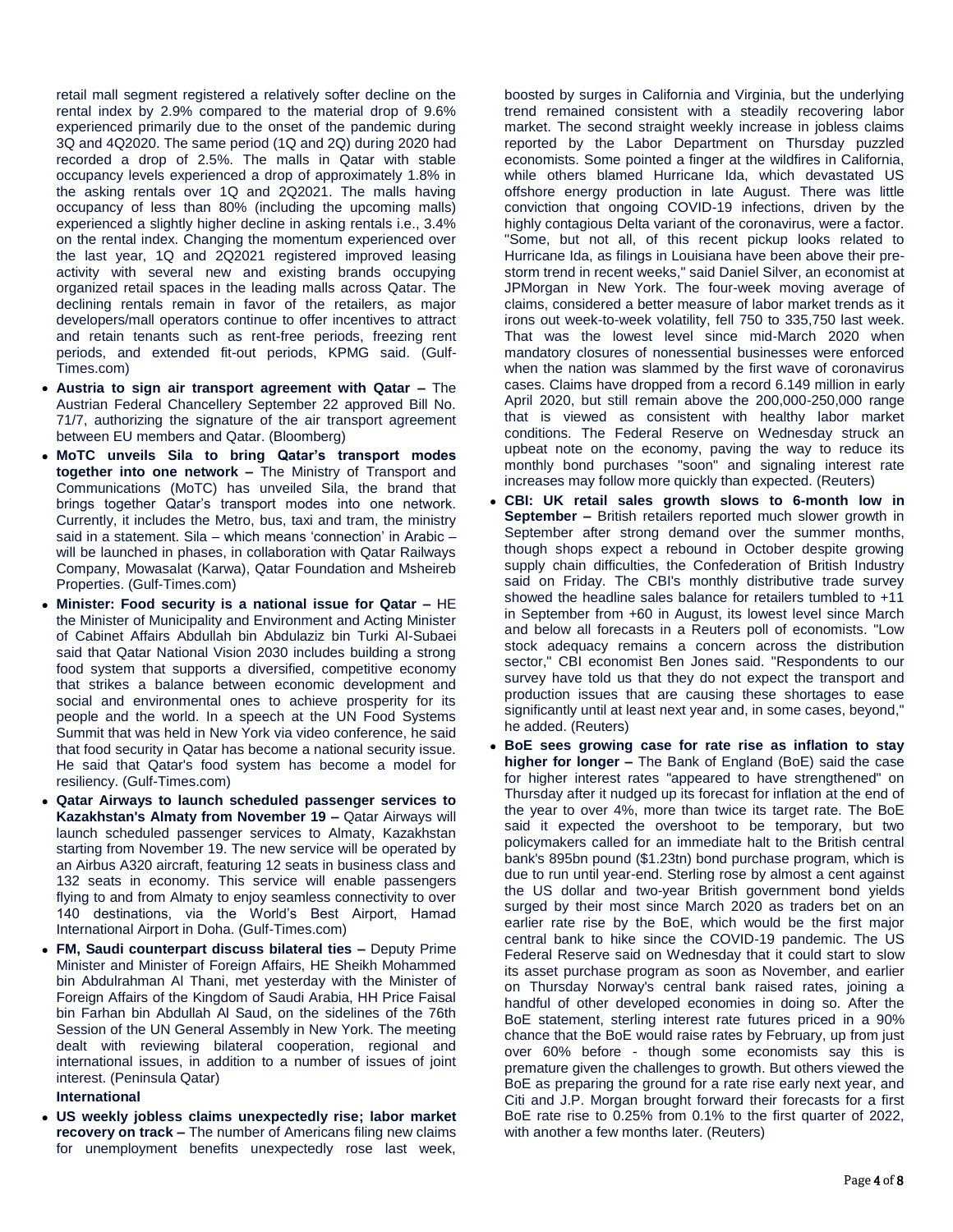- **French economy expected to grow 6% in 2021 –** French President Emmanuel Macron's government defended its tax cuts and unprecedented pandemic spending as it turned in its budget plans for 2022, a presidential election year. Finance Minister Bruno Le Maire said the spending had held the Eurozone's second-biggest economy back from the brink as COVID restrictions stunted activity worldwide. "We spent the money making sure it went to good use," Le Maire told reporters as he presented the 2022 budget. "We manage the budget seriously and responsibly, we are attached to keeping the public finances under control." Boosted by €70bn in further stimulus that will have been spent by the end of 2021, the government forecasts the €2.3tn economy will grow 6% this year as it recovers from the crisis before slowing to 4% in 2022. With the French economy bouncing back stronger than initially seen, the government has already trimmed back its budget deficit estimates for 2021 and 2022. Despite the extraordinary strain on the public finances, Le Maire said the government would nonetheless have delivered €50bn in tax cuts to households and companies over the course of Macron's five-year term. It now expects the public sector's budget shortfall to drop from an estimated 8.4% of gross domestic product this year to 4.8% next year as the economy puts the coronavirus crisis behind it and support measures are withdrawn. An independent budget oversight panel said the government may be overestimating the deficit as a strong job market rebound should result in better than expected tax income. With France's national debt burden expected to reach 116% of GDP this year, the panel urged the government to use any financial windfall to reduce debt, spurning the temptation to boost spending heading into an election year. (Reuters)
- **ECB's Lagarde says many causes of inflation spike are temporary –** Many of the drivers of a recent spike in Eurozone inflation are temporary and due to fade in the next year, European Central Bank (ECB) President Christine Lagarde said. Eurozone prices have been rebounding faster than expected as the economy reopened after pandemic-induced lockdowns, and several ECB policymakers think inflation will be close to, or even above, the ECB's target of 2% next year. In an interview aired on CNBC on Friday, Lagarde blamed much of the rise on supply disruptions and said inflation should stabilize next year. She was later echoed by Italian ECB policymaker Ignazio Visco. "We think that there will be a return to much more stability in the year to come because many of the causes of higher prices are temporary," Lagarde said. "When you look at what's causing it, a lot of it has to do with energy prices." She added "things will fall into place" when new sources of supply are found but cautioned higher energy prices might persist as they related to a transition away from fossil fuels. Speaking to Italian broadcaster Rai, Bank of Italy governor Ignazio Visco said he saw "no underlying driver" for inflation to persist beyond this temporary spike and that wages were not being increased. Lagarde expected "movement" on the inflation front once the labour market tightened but added there was still "a lot of ground to cover" with at least one million more unemployed than before the COVID-19 pandemic. The ECB president also sought to differentiate between the ECB, which began scaling back its emergency bond purchases this month though it plans to keep printing money for a while, and the Federal Reserve, which said this week it expects to start tapering its bond-buying scheme soon. "There is an element of tapering in the way they (the Fed) have structured their support package to the economy, whereas we are not in that situation," Lagarde said. "We are in the process of calibrating, and we have begun calibrating." Asked about the turmoil that has hit China's property firm Evergrande, Lagarde

said: "in the euro area, in particular, direct exposure would be limited". (Reuters)

- **Reuters poll: Japan factory output seen down again in August on supply chain disruption –** Japan's factory output likely fell again in August as the country's manufacturing sector faced supply chain disruptions driven by a global chip shortage and the spread of the Delta coronavirus variant in Southeast Asia. Retail sales also likely eased in August after a sharp rise in July, according to the poll, underscoring the fragility of domestic consumption and shattering policymakers' hopes that Japan's export-based recovery from the coronavirus pandemic would become more broad-based. Separate data is expected to show Japan's jobless rate inched up in August and job availability eased a tad, also boding ill for consumer spending, which makes up over half of the world's third-largest economy. The batch of weak data underscores the challenge the new leader of the ruling Liberal Democratic Party (LDP), and hence the new prime minister, will face as he or she seeks to battle COVID-19 while keeping the economy afloat. Data from the Ministry of Economy, Trade and Industry is expected to show industrial output fell 0.5% in August from the previous month, according to the Reuters poll of 19 economists. Output fell for a second straight month but at a slower pace than in July, when it declined 1.5%. Japan's recovery has been led by exports of cars and capital goods. Analysts worry a supply crunch in Southeast Asia and a slowing Chinese economy could hurt output and export demand respectively, threatening to derail the Japan's rebound from the pandemic-led slump. "Car production remained under pressure for adjustment and China's pick-up from the COVID pain appeared to be stalling," said Takeshi Minami, chief economist at Norinchukin Research Institute. Economists in the poll saw retail sales declining 1.0% in August from a year earlier, after growing 2.4% in July, as the hit to service sector activity from the COVID-19 crisis lingered. It would be the first year-on-year decline in six months. The Ministry of Economy, Trade and Industry will release both industrial output and retail sales data on Sept. 30 at 8:50 a.m.(Sept. 29 at 2350 GMT). The country's unemployment rate was expected to worsen, rising a tad to 2.9% in August from 2.8% in July, while the jobs-to-applicants ratio was projected to ease slightly to 1.14 from 1.15 in the previous month. Job figures will be released on October 1 at 8:30 a.m. (September 30 at 2330 GMT). Housing starts data, due on Sept. 30 at 2 p.m. (0500 GMT), is likely to show a 9.5% increase in August, after a 9.9% gain in July. (Reuters)
- **India Central bank to retain cash surplus, may announce GSAP auction –** India's central bank is likely to retain a surplus of liquidity in the banking system and announce another round of bond purchases, but will avoid adding incremental cash in the near future, two sources said on Friday. Funds parked with the Reserve Bank of India (RBI), in its reserve repo window, have averaged about 7tn rupees (\$95bn), while the government's cash balances with the central bank are about 3.4tn. This fiscal year, the RBI has bought bonds worth 2.05tn rupees in auctions forming part of its government securities acquisitions programme (GSAP). "All our objectives with surplus liquidity are not yet met," said a senior government source directly aware of the matter. "For example, credit growth is not at desirable levels and this needs to increase, for which surplus liquidity is something we need," added the source, who asked not to be identified as he was not authorised to speak to media. "Also the US tapering could be bit more aggressive then we had expected so we want to ensure our market liquidity remains in surplus." A banking source said the RBI was in no hurry to withdraw the existing surplus, and would probably unveil another GSAP round at a monetary policy review on October 8. "The RBI does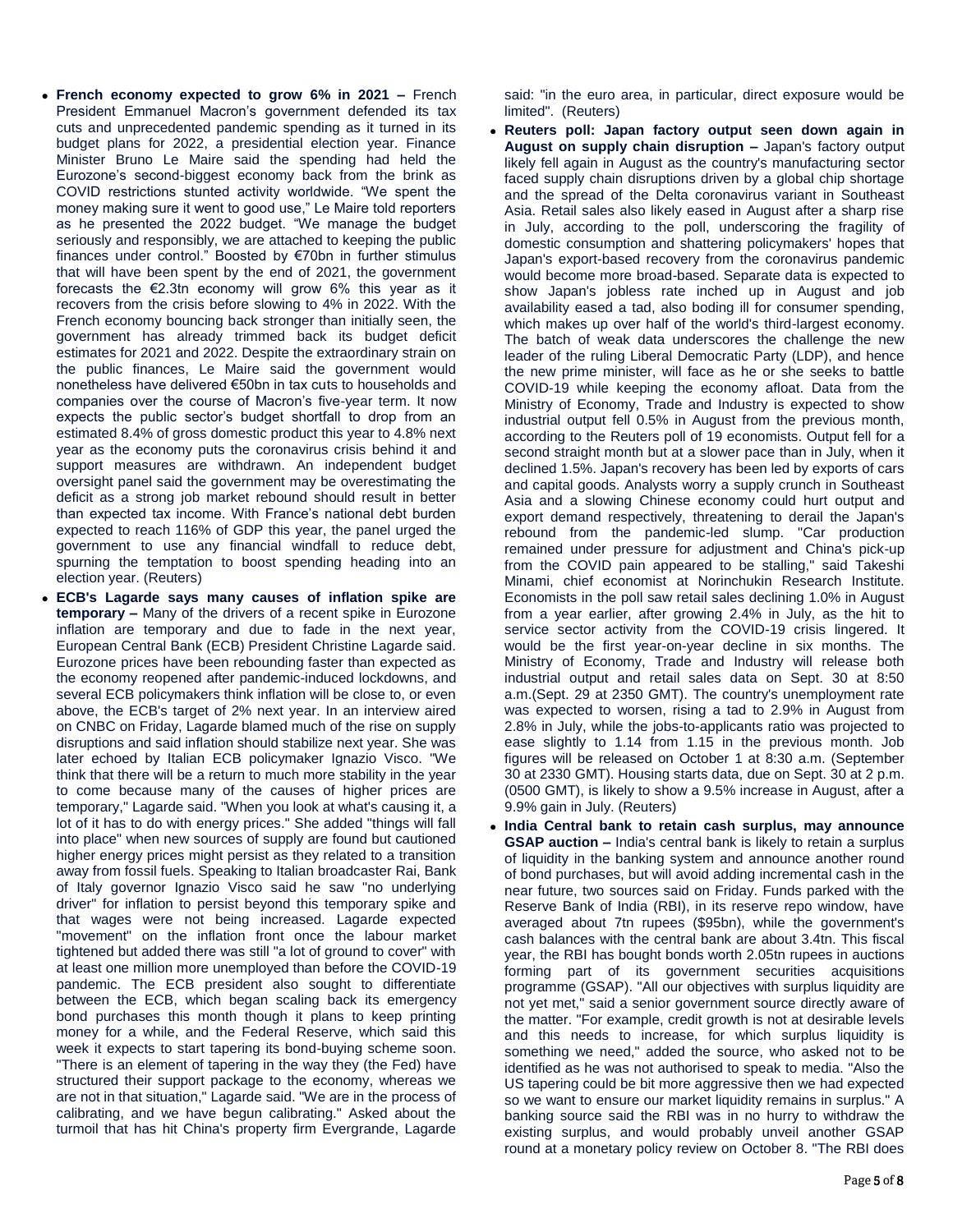not want to add to the surplus liquidity, at least, not immediately, but they will announce a GSAP 3.0, or possibly a calendar which could include simultaneous buying and sale of bonds that is liquidity neutral," said the source, who sought anonymity as the matter is a sensitive one. The RBI did not immediately respond to a request for comment. The government source added, "I expect RBI to keep liquidity neutral or positive, compared to current levels. So GSAP 3.0 should be announced. This is the time to push economic growth. We cannot sap liquidity from the market." (Reuters)

- **Russia's Central bank official: people's inflationary expectations to decline –** Russia's central bank expects citizens' expectations for inflation to decline, the Deputy Head of its Monetary Policy Department said on Thursday. Andrey Lipin also said the central bank sees no risks for inflation from any bailouts of commercial banks in the short or medium term. He was speaking during a round table event at a Moscow-based think tank. (Reuters)
- **Brazil central bank to hold extra swap auctions to meet over-hedge demand –** Brazil's central bank said on Friday it would hold additional twice weekly auctions of traditional currency swaps, starting September 27, to address demand from banks dismantling their "over-hedge" position to protect against exchange rate fluctuations. The auctions will be held on Mondays and Wednesdays. The central bank said in a statement that on Monday it would auction 14,000 traditional swap contracts, equivalent to \$700mn, with maturities between June 1 and Sept. 1, 2022. Earlier this month, central bank chief Roberto Campos Neto said that the government would probably need to intervene in foreign exchange markets to deal with demand related to dismantling of the over-hedge positions. Banks stopped pursuing over-hedge positions after changes to tax rules in early 2020. Undoing those positions requires banks to purchase dollars. At the end of 2020, the estimated dollar purchase volume related to over-hedging was between \$15bn and \$16bn. If the central bank keeps up twice weekly sales at the pace of the auction planned for Monday through the end of the year, it will inject at least \$18bn into the market. Separately, the bank will continue to rollover existing swap contracts due to expire. On Monday, it will hold an auction to roll over 15,000 swap contracts worth \$750mn due to expire on December 1. (Reuters)

### **Regional**

- **Saudi' CMA seeks to double \$213bn funds under management –** The Saudi Capital Market Authority (CMA) aspires to double the funds invested through managed channels from SR800bn, SPA reported, citing the CMA's Assistant Undersecretary for Strategic and International Affairs Ahmed Al-Enezi. The CMA wants to create more jobs in the financial sector by increasing the assets under management in funds, portfolios or other innovative financial tools, including private equity funds, venture capital, and financial technology, he said. To that end, Saudi Arabia has invested in infrastructure, including the Saudi Fintech initiative, launched by the Saudi Central Bank in partnership with the CMA in April 2018, as a catalyst for the development of the financial technology sector in the Kingdom, said Al-Enezi. (Zawya)
- **Jamjoom plans Saudi expansion after UAE Subway deal –** Kamal Osman Jamjoom Group, (KOJ), the Saudi group that last week announced a major expansion in the UAE via a master franchise deal with US fast-food group Subway, could follow that move with a big initiative in food and beverage in Saudi Arabia. Hisham Al Amoudi, KOJ group chief executive, told Arab News: "We have an ambitious plan to acquire markets and brands in Saudi Arabia," without identifying which brands. The move could take place next year, he said. He cannot disclose the financial

cost of the UAE expansion, but concedes it will be a "multimillion Dirham initiative" to transform the stores with new training and uniforms for the staff, in addition to the stores' facelift. (Zawya)

- **Over 571,000 expats quit Saudi job market in a year –** A total of 571,333 expatriates have left the Kingdom's employment market from both the private and government sectors during a period of one year ending the second quarter of 2021. This represents a decrease of 8.52%, according to the latest data released by the General Authority for Statistics and the General Organization for Social Insurance (GOSI). The number of expatriates in the local labor market fell to 6,135,126 by the end of June this year from 6,706,459 at the end of June 2020. The statistical figures also showed a decrease of 5.46% in the number of Saudi and non-Saudi subscribers to GOSI working in the public and private sectors, accounting for 474,382 subscribers, during the period. (Zawya)
- **Al-Jadaan: Saudi Arabia expects to post lower deficit in 2021 –** Minister of Finance Mohammed Al-Jadaan said that Saudi Arabia is expected to post lower deficit in 2021, after containing the financial and economic repercussions of the COVID-19 pandemic, Saudi Press Agency reported on Thursday. This will be backed by several initiatives to increase non-oil revenue, which rose from SR166bn in 2015 to SR369bn in 2020, Al-Jadaan said. The minister said that Saudi Arabia has saved SR500bn over the last four years until mid-2021, backed by its spending efficiency efforts. (Zawya)
- **APICORP sukuk program given expected AA rating by Fitch –** APICORP, the multilateral development bank set up by Arab oil producers, has received a rating of AA(EXP) by Fitch for its sukuk program. APICORP Sukuk Ltd. (ASL) is incorporated in the Cayman Islands with the sole purpose of issuing Islamic debt. The final rating is contingent on Fitch receiving documents that support information already provided. ASL is expected to receive the same AA rating as APICORP as a default in the sukuk program would be considered a default in the parent, Fitch said. APICORP's rating is based on Fitch's solvency and liquidity assessment and a "medium risk" business environment. (Zawya)
- **BloombergQuint: US pension fund to vote against Aramco chair for Reliance board –** The California State Teachers' Retirement Fund (CalSTRS) has decided to vote against the appointment of Saudi Aramco's chairman as an independent director to the board of Mukesh Ambani's Reliance Industries, BloombergQuint reported. The U.S. pension fund held 5.3mn fully and partly paid shares of Reliance Industries, as of June 30, 2020, according to the last available disclosure on its website. CalSTRS' voting decision is based on U.S. proxy advisory research firm Glass Lewis' recommendation, BloombergQuint reported on Friday. (Reuters)
- **UAE's Mubadala to sell stake in Spanish miner MATSA –** Sandfire Resources Ltd, an Australian copper mining company, said on Thursday it is set to buy the Minas De Aguas Teñidas (MATSA) mining complex in Spain from Abu Dhabi's sovereign investor Mubadala Investment Company and global commodities trader Trafigura Group for \$1.87bn. The acquisition is fully funded through a combination of cash, debt and equity, Sandfire which is listed on the Australian Securities Exchange, said in a disclosure. Mubadala, which has over \$243bn of assets under management, acquired its stake in Trafigura's flagship MATSA as part of a joint venture to invest in the base metals mining sector. MATSA owns the Aguas Teñidas, Sotiel and Magdalena mines in southern Spain which produce copper, zinc and lead concentrates, with silver by-products. (Zawya)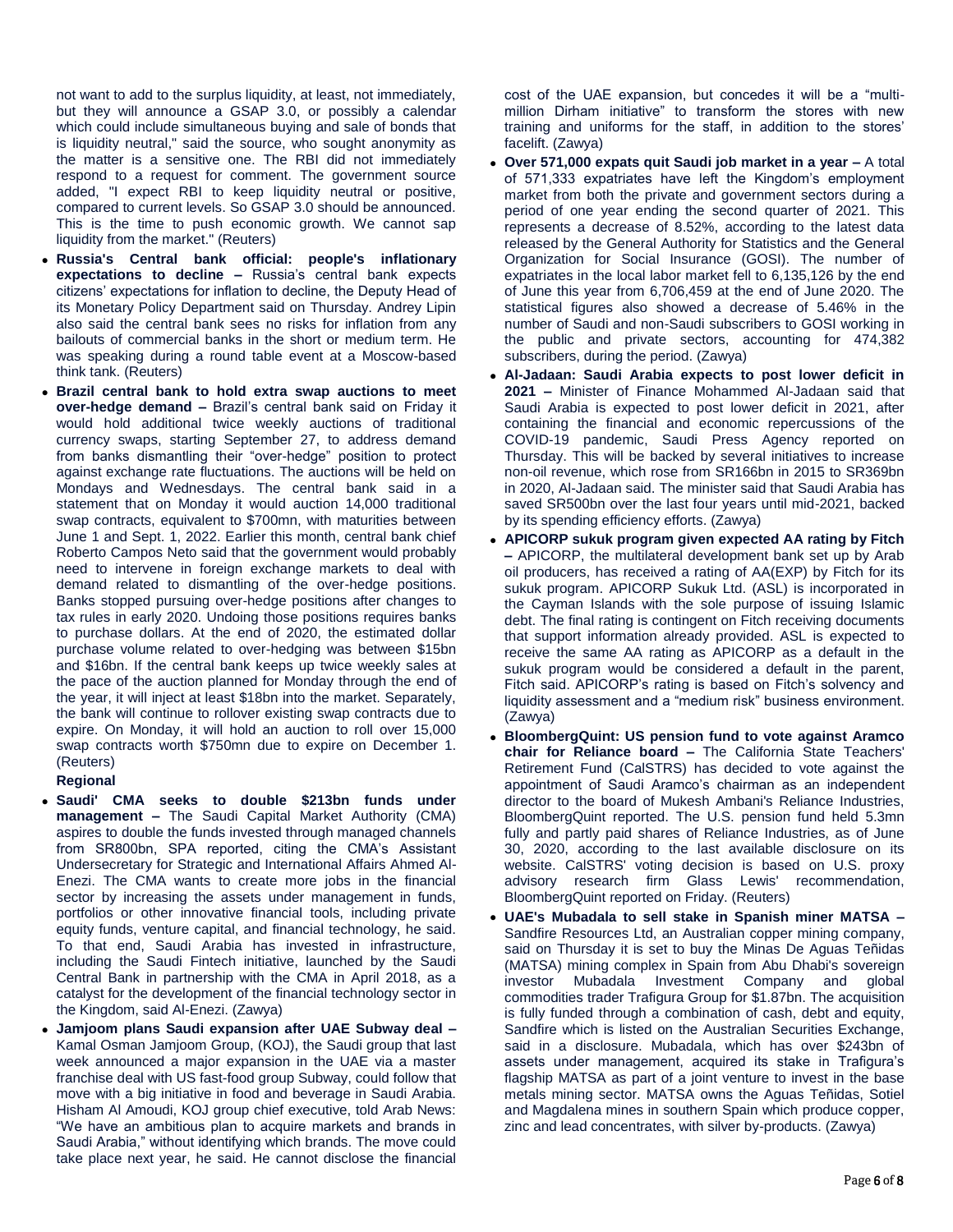- **UAE central bank starts gradual curb of COVID-19 stimulus measures –** The UAE central bank (CBUAE) said on Thursday it was starting to gradually withdraw stimulus measures introduced last year to mitigate the economic impact of the COVID-19 pandemic. The bank launched a Targeted Economic Support Scheme (TESS) to help banks provide temporary relief to companies and individuals affected by the crisis and boost lending capacity through the relief of existing capital and liquidity buffers. "In view of the gradual increase in economic activity, the CBUAE is starting a gradual and well-calibrated withdrawal of its Targeted Economic Support Scheme to avoid restricting credit supply and economic growth", it said in a statement. (Reuters)
- **UAE allocates AED65bn to Emirati housing program in Dubai –** Dubai Ruler Sheikh Mohammed bin Rashid Al Maktoum has approved the allocation of AED65bn to a housing program for Emirati citizens in Dubai, to be spent over the next two decades, according to a statement from the Dubai Media Office. Sheikh Mohammed, who is also prime minister of the UAE, issued directives to quadruple the number of Emiratis benefiting from the housing program from next year, and to increase the land plots allocated to Emirati housing projects in Dubai to 1.7bn square feet. (Zawya)
- **DAMAC founder gets regulatory approval to go private –** The founder of DAMAC Properties is relaunching a partial offer to take the firm private after the securities regulator of the UAE granted approval, according to a statement on Thursday. Maple Invest Co Limited, the vehicle backed by DAMAC founder Hussain Sajwani, said in a statement disclosed in a DAMAC exchange filing that an update to the original \$595mn offer made in June is expected within two weeks. The updated offer "will only address process points and not affect the material parameters of the offer, including the offer price which remains at AED 1.30 per share," Maple Invest said. (Reuters)
- **Fitch Affirms Azizi at 'B'; Withdraws Rating –** Fitch Ratings has affirmed Dubai-developer Azizi Developments LLC's Long-Term Issuer Default Rating (IDR) at 'B'. The Outlook is Negative. Fitch has subsequently withdrawn the rating. (Fitch-ratings)
- **UAE central bank approves Wizz Financial's acquisition of UAE Exchange –** Financial technology firm Wizz Financial said on Thursday the UAE central bank had approved its acquisition of currency firm UAE Exchange, a unit of troubled London-listed payment firm Finablr which Wizz agreed to buy last year. UAE Exchange, which engages in money transfers, foreign exchange and payments services, was seized by the central bank in March last year after it ran into financial troubles. The firm suspended all new transactions at its more than 150 branches in the Gulf country. (Reuters)
- **Abu Dhabi, Dubai innovate to boost UAE's startup ecosystem –** Abu Dhabi and Dubai are driving growth of UAE's startup ecosystem and positioning it as a leader in the META region to rival the best performing ecosystems in the world, says Youssouf Kamal, industry 4.0 programme manager, Plug and Play Abu Dhabi. "At Plug and Play, we are noticing a growing interest of international investors for startups from the UAE. We have invested ourselves in many, and are looking to grow our investments in UAE startups in the coming years. In Abu Dhabi, we have seen in the past few years the emergence of a multitude of initiatives aiming to strengthen the ecosystem, tackling upfront the bottlenecks that were undermining the emergence of a strong startup hub in the region," Kamal said. (Zawya)
- **Dubai ruler's son becomes UAE finance minister in cabinet rejig –** The UAE appointed Dubai ruler's son as the country's finance minister as part of a broader reorganization intended to speed up the pace of change in the Gulf nation. Sheikh

Maktoum bin Mohammed will also hold the role of a deputy prime minister, according to tweets from Dubai's ruler on Saturday. As finance minister, he fills a position left vacant after the death in March of Sheikh Hamdan bin Rashid. The changes would help the government focus on its priorities and "keep up with the coming stage of changes and challenges," said Sheikh Mohammed bin Rashid Al Maktoum, the UAE prime minister and ruler of Dubai. He said government work will now be "driven by large transformative projects, not only long-term strategic plans." (Bloomberg)

- **Dubai turns page on covid with hottest jobs market in two years –** What may have been the steepest population decline in the Gulf region is giving way to the hottest jobs market Dubai has seen since China detected its first coronavirus case in December 2019. A turnaround in employment took hold this summer and spread as looser travel restrictions revived business. But while headcounts are swelling with freshly recruited cooks and cabin crew, the economy of the Middle East's commercial center is facing a fraught path to normalcy. The lifting of curbs between Dubai and countries such as the UK, the US and Saudi Arabia will have a "massive impact," with about 27mn people passing through this year alone, Dubai Airports CEO Paul Griffiths told Bloomberg Television this week. While labor shortages and hiring difficulties hold back the labor market in parts of Europe and employment is dropping in countries like Australia after the delta variant of coronavirus forced lockdowns, the oil-rich Gulf region can lean on foreign workers to fill most private-sector jobs. Businesses in Dubai's travel and tourism industry in August saw the sharpest increases in activity and new work in over two years, according to a Purchasing Managers' Index compiled by IHS Markit. (Bloomberg)
- **Abu Dhabi's wealth funds weigh Turkey investments worth billions –** Wealth funds in Abu Dhabi are on the prowl in Turkey, scouting for targets for billions of dollars in investments, according to people familiar with the matter. Talks between the funds from the oil-rich capital of the UAE and companies in Turkey have been ongoing for months, the people said. The interest preceded a breakthrough phone conversation in August between Abu Dhabi Crown Prince Sheikh Mohammed Bin Zayed Al Nahyan and Turkish President Recep Tayyip Erdogan, amid increasing signs of a thawing of relations. The investment discussions provide further evidence of a turnaround in ties between the two countries that have been at loggerheads for much of the past decade over everything from Islamist movements to the conflicts in Syria and Libya. Possible deals could revive an investment pipeline that sputtered amid longstanding tensions stemming from Turkey's support for the Muslim Brotherhood, an Islamist group banned in the UAE. Relations reached a nadir in 2016 when Turkish state media accused the UAE of supporting a coup attempt against Erdogan. (Bloomberg)
- **Alpha Dhabi acquires 95% of emirates getaway security services –** Alpha Dhabi Holding has completed the process of acquiring 95% of the shares of the capital of Emirates Getaway Security Services LLC, the company says in a statement. (Bloomberg)
- **Kuwait's Warba Bank to issue \$250mn sukuk –** Warba Bank, a Kuwait-based Islamic Bank, is preparing to issue another sukuk to boost its capital base, according to a bourse filing on Thursday. In a statement to Boursa Kuwait, the bank said it had received an initial approval from Central Bank of Kuwait on Wednesday to issue Additional Tier 1 securities in the amount of \$250mn. The final approval on the issuance will be obtained from the central bank after submitting the final prospectus of the sukuk, the lender said. (Zawya)